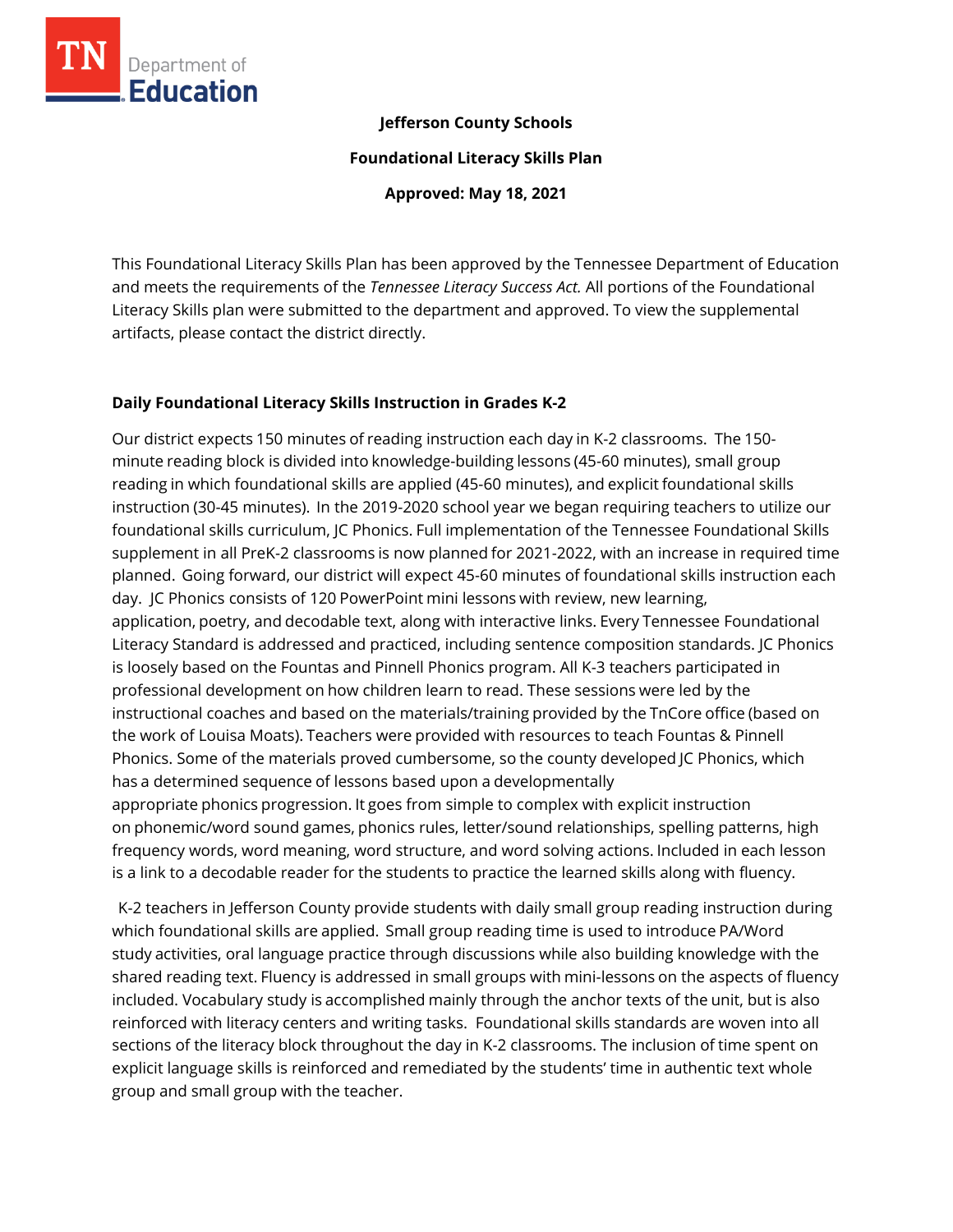Department of **Education** 

#### **Daily Foundational Literacy Skills Instruction in Grades 3-5**

Jefferson County Schools provides all 3rd-5th grade students with an integrated literacy experience grounded in the science of reading, as well as, aligned to the Tennessee ELA standards. Furthermore, our teachers consistently plan ELA lessons centered around high-quality instructional materials as provided within our newly adopted Benchmark curriculum. On a daily basis, our students engage in rigorous and authentic reading and writing tasks for 90 or more minutes. This evidence-based approach gives our students the opportunity to apply foundational skills regularly both through explicit and embedded instruction.

Weekly schedules in classrooms across the district provide core instruction for their students to develop vocabulary, build knowledge, and think deeply about rigorous text. At the same time, these lessons provide opportunities to practice spelling, morphology, and grammar as students strive to become fluent readers and writers. In fact, the comprehensive literacy planner from Benchmark highlights dedicated lessons within each unit that support student success in foundational skills, as well as, ample opportunity to practice these skills.

Moreover, a typical unit in Benchmark begins with students immersed in text that requires them to draw from a variety of skills simultaneously. They activate prior knowledge, read quality text with teacher support, and begin to collect ideas to write about. As the unit progresses, teachers gradually release responsibility as students read independently, discuss thinking with others, and synthesize information through their writing. As teachers relinquish support, students increasingly draw from their knowledge of foundational skills as they encounter new words within text and construct paragraphs to express their viewpoints and ideas.

In addition, our teachers choose from a variety of lessons within Benchmark that are focused on explicit instruction in foundational skills. This direct instruction allows teachers to model phonetic principles via the ePocket chart, asks students to examine similar words to look for patterns, and, in turn, offers abundant time to interact with text written specifically to practice targeted foundational skills. For instance, each students has access to a Word Study eBook designed to increase their automaticity with text, and teachers put together lessons from the Phonics and Word Study Workshop as of means of increasing fluency.

Given that this past year was our initial experience with a new curriculum, we realize that not all teachers were prepared to implement every component of Benchmark; and we anticipate that our teachers will more fully utilize all types of foundational skill lessons in the coming year. As we think toward the future, we plan to develop teachers' preparedness for lessons through collaborative meetings and by following our JCS Unit Prep Protocol. Through this process, we expect to strengthen teachers' knowledge of foundational skills, to increase their awareness of prompting and reinforcing these skills during guided reading and writing experiences, and to set the expectation that they create an atmosphere of targeted and responsive instruction within their classrooms. Without a doubt, the key to our future success resides in building the capacity of our teachers and preparing them to utilize the wealth of resources available.

# **Approved Instructional Materials for Grades K-2**

Benchmark - K-5 Advance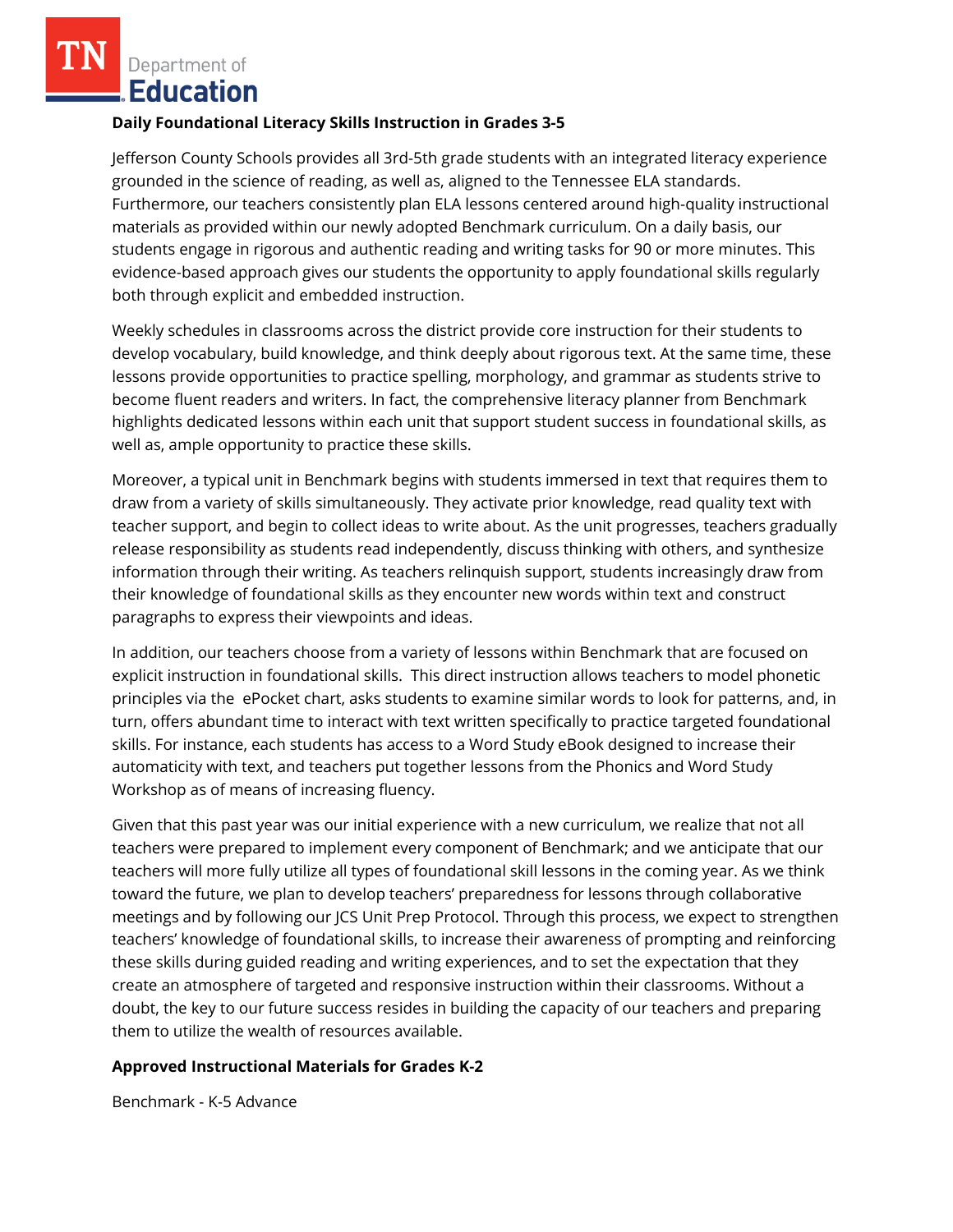Department of **Education** 

#### **Approved Instructional Materials for Grades 3-5**

Benchmark - K-5 Advance

# **Universal Reading Screener for Grades K-5. This screener complies with RTI<sup>2</sup>and Say Dyslexia requirements.**

In 2020-2021 we used the iReady diagnostic in reading and math as the "standards-based" universal screener. We followed the "standards-based" screener with a skill-based screener, Easy CBM. We will consider the state universal screener when it is released.

# **Intervention Structure and Supports**

In the fall, students are given a universal screener (iReady) to determine which students have a significant reading deficiency or are "at-risk". Our grade-level teachers, instructional coaches, and principals review universal screener data to determine which students score between the 0-25th percentile. Those students demonstrating need are classified as in need of Tier II or Tier III instruction. Students classified as Tier II or Tier III are given a diagnostic assessment (EasyCBM) to determine specific deficits in order to best assign students to a small group with an intervention that will narrow skill gaps. Students receive daily, small-group intervention for at least 30 minutes for Tier ll and 45 minutes for Tier lll in their area of greatest deficit.    

We have research-based options for reading intervention support available to our students who are "at-risk" and/or who have been identified with a significant reading deficiency. Our recently adopted ELA curriculum (Benchmark Advance) contains an assessment and remediation guide in which teachers can find activities that directly address skill gaps. They can tailor this to the needs of their RTI group of students. If that intervention is not proving to be effective, more comprehensive, strategic interventions such as SPIRE, Sound Sensible, Sound Partners, iReady, Accessing Complex Text, and Six Minute Reading Solution become an option. Data teams meet every 4 ½ weeks to determine if a change in the intervention or the person providing the intervention is warranted. The data team also looks at other variables (attendance, engagement) as part of the decision-making process before a change is made to the intervention or provider.    

Our students receive explicit instruction in their area of deficit in small groups using research-based materials and strategies. These students are also screened using The Phonics and Word Reading Survey (PWRS) and the Phonological Awareness Skills Screener (PASS) to determine if they have characteristics of dyslexia. Students who do demonstrate those characteristics receive intensive intervention as outlined in the Say Dyslexia Law using programs that meet the law's requirements. Our district uses a research-based SPIRE program as intervention for students with characteristics of dyslexia. Our district notifies families of students who demonstrate characteristics of dyslexia. Families are notified that the SPIRE curriculum is used to support those students, as it is based on the Orton-Gillingham approach of systematic, explicit, sequential, phonics-based instruction and is considered a strong support for those students.    

Intervention takes place daily for 30 or 45 minutes during a grade-level time in the master schedule just for RTI. When students are in their RTI groups, they work on activities and assignments that strengthen their areas of deficit. For example, students who need instruction in comprehension may